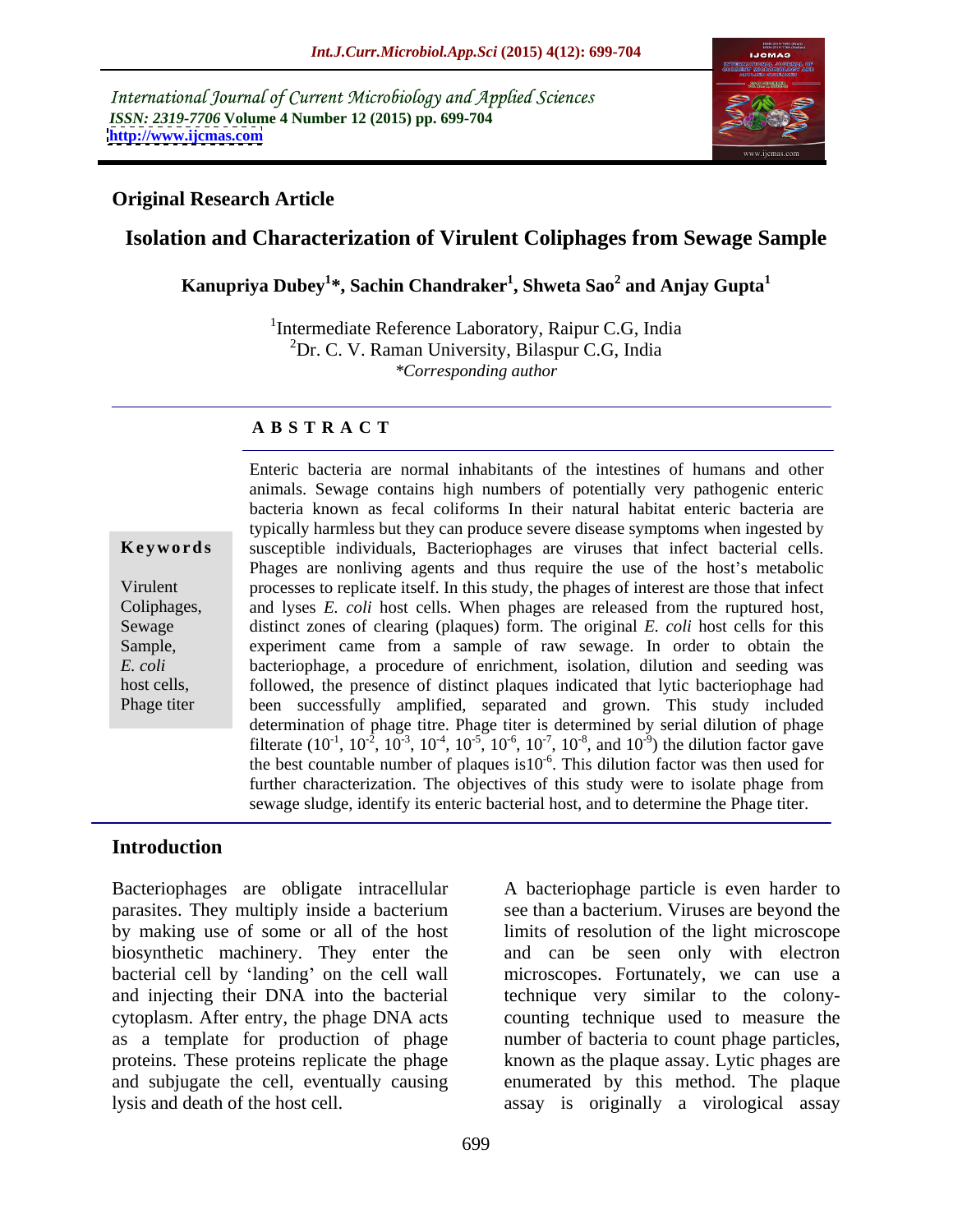employed to count and measure the **Materials and Methods** infectivity level of the Bacteriophages

Enteric bacteria are normal inhabitants of Raipur. C.G. All the chemicals and media the intestines of humans and other animals used during the course of the study were (Davis, 2005) but are often isolated from aquatic ecosystems after sewage has been introduced into the environment. Sewage contains high numbers of potentially very pathogenic enteric bacteria known as fecal Sewage water was sampled using sterile coliforms. Coliforms are characterized as containers. The sample was first filtered gram-negative, facultative anaerobic through coarse filter paper to remove the bacteria that ferment lactose within 48 h at debris. The filtrate was serially diluted using 35<sup>o</sup>C. Examples of fecal coliforms include phosphate buffer (pH- 6.8) and plated onto *Escherichia coli* and *Enterobacter*  differential media using the pour plate *aerogenes*. In their natural habitat enteric technique. All the plates were incubated at bacteria are typically harmless but they can produce severe disease symptoms when ingested by susceptible individuals, particularly young individuals and individuals with weakened immune systems **Biochemical Characterization** (Davis, 2005).

Aquatic environments contaminated with bacteria indiscriminately, they each usually inoculated into fermentation broth attack only one specific kind (Roonest et al., 2008). Most phages are 24-200 nm in length. Each phage has a head (or *capsid*) (kbp) long in either a circular or linear arrangement. Tails attached to the phage head, and is a hollow tube through which the 2010). trapped in the inverted Durham tube).

## **Materials and Methods**

(vlab.amrita.edu, 2011). The present study was conducted at Intermediate Reference Laboratory (IRL), obtained from HiMedia.

## **Isolation of Pathogens**

 $37^{\circ}$ C for 24 hrs. Pure cultures were isolated. Gram staining and colony morphology were performed.

# **Biochemical Characterization**

enteric bacteria posses a potentially serious protocols. To support strain identification; threat to wildlife and human health fermentation, methyl red, and Vogues- (Beaudoin et al., 2007). Bacteriophage, Proskauer tests were performed. Threewhich exist in many varieties, do not attack loopfuls of pure broth  $(24 h)$  cultures were and tail (many, but not all) structure, which in the inverted position to trap gas  $(CO<sub>2</sub>$  and can vary in size and shape. The head is  $H_2$ ), potential end products of fermentation. composed of many copies of one or more All fermentation tubes contained the pH type of protein, and it contains genetic indicator phenol red. Acid production from material (i.e. nucleic acid). The genetic the fermentation of the sole carbon source material can be ssRNA, dsRNA, ssDNA, or was reported when the media changed color dsDNA between 5 and 500 kilo base pairs from red (pH- 7.4) to yellow (pH- 6.0). nucleic acid passes during infection, and its change from red to yellow) and/or gas size can vary considerably (Al-Mola et al., production (as indicated by gas bubbles Biochemical characterization of the isolated colonies was carried out using standard inoculated into fermentation broth containing lactose, dextrose, sucrose, inositol, or trehalose as sole carbon source. Durham tubes were placed into the test tubes After 48 h incubation at  $35^{\circ}$ C, inoculated <sup>o</sup>C, inoculated fermentation tubes were scored on the basis of acid production (as indicated by a color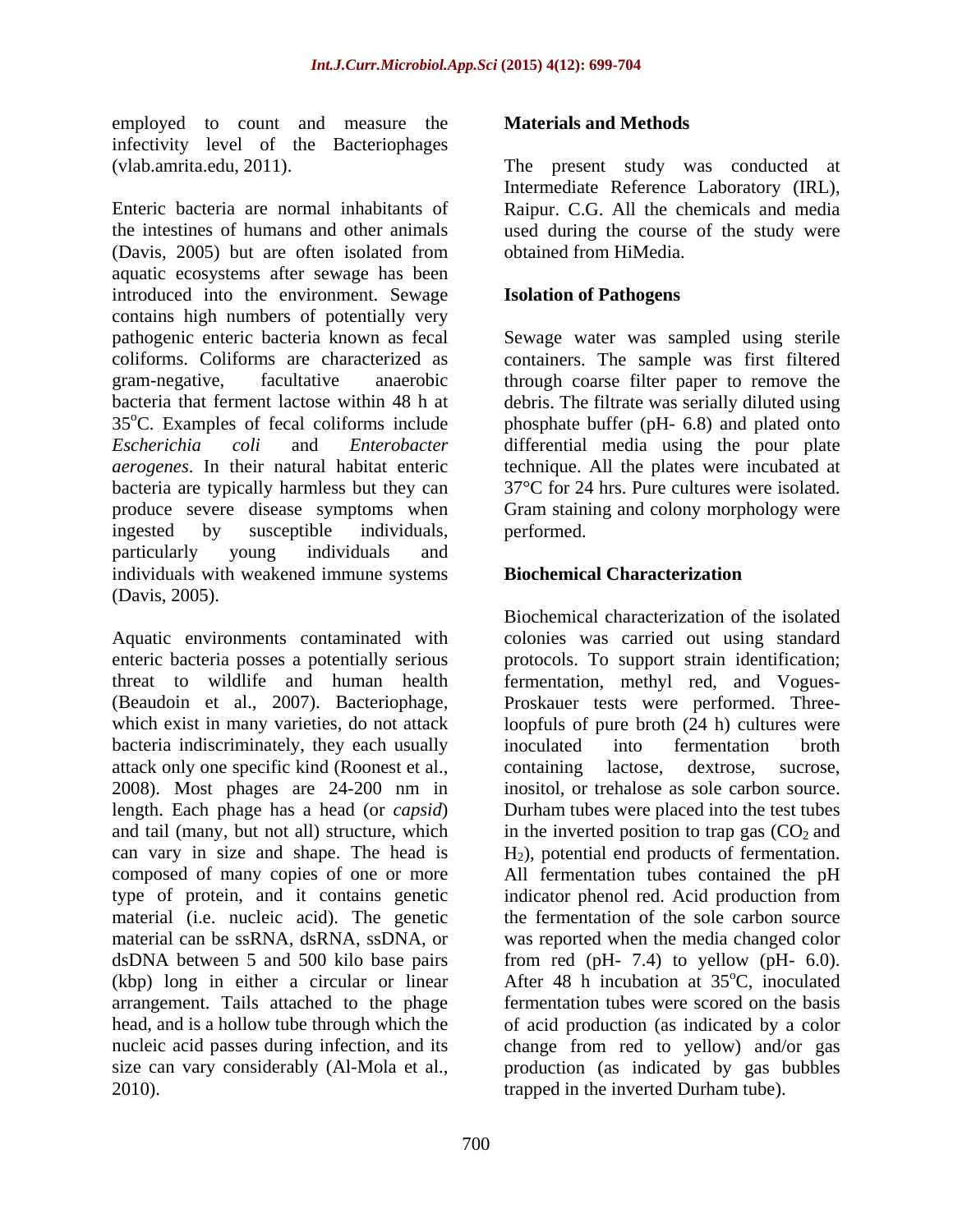The Methyl Red test (Cappuccino and with 5.0 ml of pure cultures of isolated Sherman, 2001) was used to determine the *E.coli*. After proper mixing the enrichment host cell's ability to oxidize glucose with cultures were incubated for 24 h at  $37^{\circ}$ C to production of a high concentration of acid allow amplification of lytic Coliphages.10.0 end products. Methyl red broth was ml of sewage bacteriophage culture was inoculated with 24 h broth test cultures. transferred into a centrifuged tube and the Tubes were incubated for 24 h at  $35^{\circ}$ C. sample was centrifuged at 2000 rpm for 5 After incubation 3-4 drops of methyl red minutes. indicator (red pH 7.0) were applied to the methyl red tubes. A change in the colour of Most of the remaining cells were pelleted. the medium from amber to red (pH- 4.0) The supernatant was transferred to a 10.0 ml was scored positive, and a colour change syringe barrel fitted with a 0.45 micron from amber to yellow (pH- 6.0) was scored as negative. Vogues-Proskauer test was used remove bacteria from the phage sample. The to determine the test organism's ability to filtrate (lysate) was stored at  $4^{\circ}C$  (Lobocka produce non-acidic or neutral end products from the fermentation of glucose (Cappuccino and Sherman, 2001). Vogues- Proskauer media tubes were inoculated with 24 h broth test cultures and incubated at Soft agar overlay method (Double layer agar  $35^{\circ}$ C for 24 h. After incubation, 10 drops of Barritt's A  $(\alpha$ -naphthol, 5.0 g; ethanol, 95.0 mumber of phage particles in the lysates. For ml) solution followed by 10 drops of this the lysates were serially diluted l0- Barritt's B solution (KOH, 40.0 g; creatine, fold.100 µl from each dilution was mixed 0.30 g;  $dH_2O$ , 100.0 ml) were added to the with 500 µl of overnight culture of host test tubes. The tubes were shaken every 3-4 strain in 3.0 ml molten soft agar (50°C, minutes for 15 minutes. A positive test was Agar- 0.8%) and dispensed onto nutrient indicated by a colour change of the media agar plates. The plates were incubated from amber to rose. *E. Coli* (ATCC-35746) overnight at 37<sup>o</sup>C and dilutions showing was used as a control for biochemical tests countable plaques (30-300 plaques per plate) (Khairnar et al., 2014). were counted for determining the phage

## **Isolation of a Bacteriophage from Sewage Sludge Results and Discussion**

Bacteriophages were isolated from sewage samples by using enrichment cultures. A sewage near Ramkrishna Hospital of Raipur pond, Budha pond, Sewage near

mixed with  $35ml$  of  $10\times$  Nutrient broth and

cultures were incubated for 24 h at 37°C to minutes.

filter. The supernatant was filtered to <sup>o</sup>C (Lobocka and Szybacki, 2012)*.*

# **Determination of Phage Titres in Lysates**

method) was followed to determine the  $\rm{^{\circ}C}$  and dilutions showing titres in the lysates. (Al-Mola, 2010).

## **Results and Discussion**

# **Isolation of Pathogens**

total of five sewage samples were analysed A total of five cultures were isolated and which were collected from sewage near purified from the sewage water, sampled Kharun river, Dagania pond, Budha pond, from the sewage near Kharun river, Dagania C.G. Ramkrishna Hospital. Based upon the Approximately 35.0 ml of a filtered characterization and growth on differential (Prefiltered to remove debris) sample was media, the isolates were identified as pond, Budha pond, Sewage near colony morphology, biochemical *Escherichia coli*.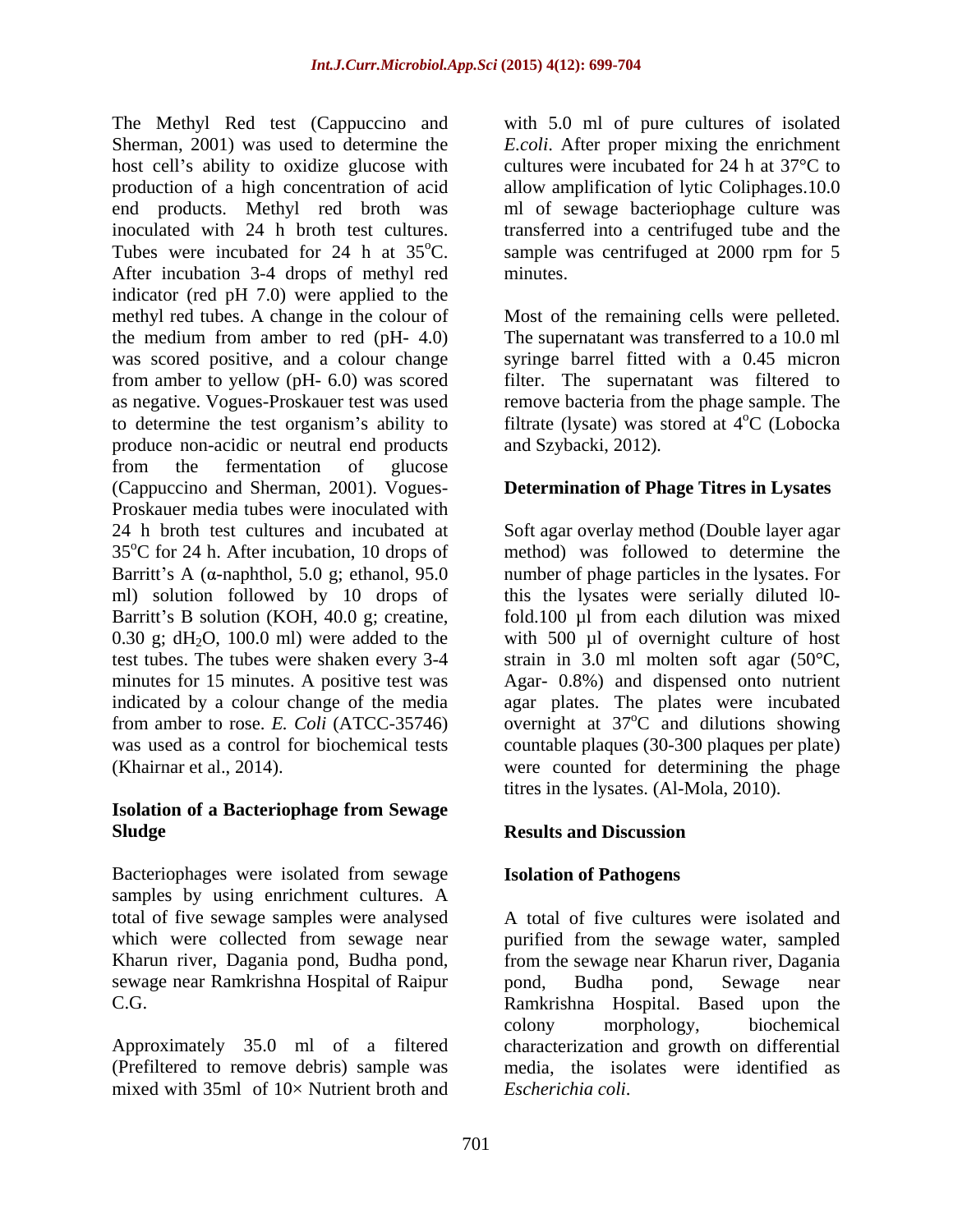| Biochemical          | Isolate 1   | Isolate 2    | Isolate 3    | Isolate 4    | Isolate 5    |
|----------------------|-------------|--------------|--------------|--------------|--------------|
| tests                |             |              |              |              |              |
| Gram's stain Gram    |             | Gram         | Gram         | Gram         | Gram         |
|                      | Negative    | Negative     | Negative     | Negative     | Negative     |
| Cellular             | Bacilli     | Bacilli      | Bacilli      | Bacilli      | Bacilli      |
| Morphology           |             |              |              |              |              |
| Catalase             | Negative    | Negative     | Negative     | Negative     | Negative     |
| Triple Sugar         | Yellow/Yell | Yellow/Yello | Yellow/Yello | Yellow/Yello | Yellow/Yello |
| Iron Agar            | ow with Gas | w with Gas   | w with Gas   | w with Gas   | w with Gas   |
| <b>Motility Test</b> | Positive    | Positive     | Positive     | Positive     | Positive     |
| Urease               | Negative    | Negative     | Negative     | Negative     | Negative     |
| Activity             |             |              |              |              |              |
| Methyl Red Positive  |             | Positive     | Positive     | Positive     | Positive     |
| Test                 |             |              |              |              |              |
| Voges                | Negative    | Negative     | Negative     | Negative     | Negative     |
| Proskauer's          |             |              |              |              |              |
| test                 |             |              |              |              |              |

**Table.1** Partial Biochemical Characterization of the Host Bacteria

**Table.2** Determination of Phage Titer

| <b>Plate</b> | Volume   | <b>Dilution</b> | <b>Dilution</b>            | <b>Plaque</b> | <b>Titer</b>                         | <b>Titer</b>  |
|--------------|----------|-----------------|----------------------------|---------------|--------------------------------------|---------------|
| no.          | of Phage |                 | Factor                     |               | per Plate   Calculation=Plaque   PFU |               |
|              | plated   |                 | $\overline{(\mathbf{DF})}$ |               | no.x DF/Volume of                    |               |
|              | (ml)     |                 |                            |               | Phage plated (ml)                    |               |
|              | 0.1      | $10^{\circ}$    | $10^{-1}$                  |               |                                      |               |
|              | 0.1      | $10^{\circ}$    | $10^{-2}$                  |               |                                      |               |
|              | 0.1      | $10^{-1}$       | $10^{-3}$                  | 60            | $60X10^{-3}/0.1$                     | $600X10^{-3}$ |
|              | 0.1      | $10^{-1}$       | $10^{-4}$                  | 72            | $72X10^{-4}$ /0.1                    | $720X10^{-4}$ |
|              | 0.1      | $10-1$          | $10^{-5}$                  | 81            | $81X10^{-5}/0.1$                     | $810X10^{-5}$ |
|              | 0.1      | $10^{-1}$       | $10^{-6}$                  | 90            | $90X10^{-6}/0.1$                     | $900X10^{-6}$ |
|              | 0.1      | $10^{-1}$       | $10^{-7}$                  | 46            | $46X10^{7}/0.1$                      | $460X10^{-7}$ |
|              | 0.1      | $10^{-1}$       | $10^{-8}$                  | 23            | $23X10^{8}/0.1$                      | $230X10^{-8}$ |
|              | 0.1      | $10^{-1}$       | $10^{3}$                   | $\sim$        | $9X10^{-9}/0.1$                      | $90X10^{-9}$  |
|              | 0.1      | $10^{-1}$       | $10^{-10}$                 |               | $2X10^{-10}/0.1$                     | $20X10^{-10}$ |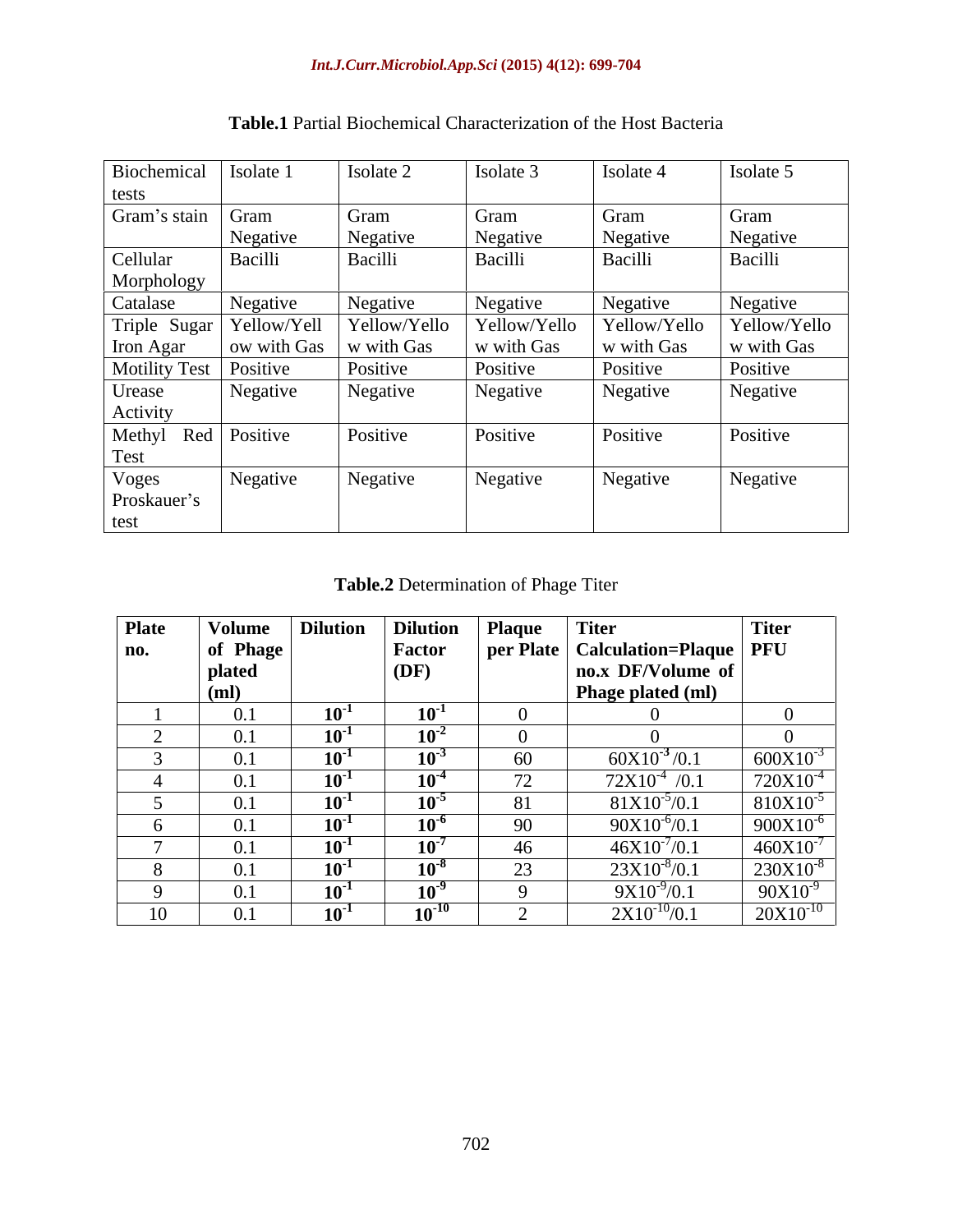# **Figure.1** Plaques on Nutrient Agar Plates



**Figure.2** Plaques Per Plate against Dilution Factor



Bacteriophages have been used to treat found to have bactericidal properties as they 2014). largely feed on specific bacteria. The concept of these being used in medicine came up by the end of the 19th century. Bacteriophage Therapy Center located in the contamination. Therefore, sewage water is a district of *Tbilisi* in Georgia has conducted a reservoir of enteric pathogens. The phages wide variety of research and has also used we obtained in this experiment were lytic. phages as a first choice of prophylaxis of various bacterial diseases. The emergence of

**Bacteriophage Isolation drug** resistance shows the ability of Enrichment double layer method was Phages are thus being preferred because, followed for the isolation of bacteriophage, unlike broad- spectrum antibiotics, they are Single plaques were observed after 24h highly specific and do not illicit resistance incubation at 37<sup>o</sup>C. A representative culture from untargeted bacterial strains. Phage plate of plaques assay shown below; therapy was highlighted as one of seven systemic and enteric diseases since the turn resistance threats" in a 2014 status report of the century in countries, such as Russia, from the National Institute of Allergy and Poland and China to some extent. They were Infectious Diseases (NIAID) (Madhusudan, microbes to evolve with each generation. approaches to "achieving a coordinated and nimble approach to addressing antibacterial 2014).

> Sewage, in general, contains a large diversity of coliforms due to fecal The development of clear zones of lysis against different host bacterium using